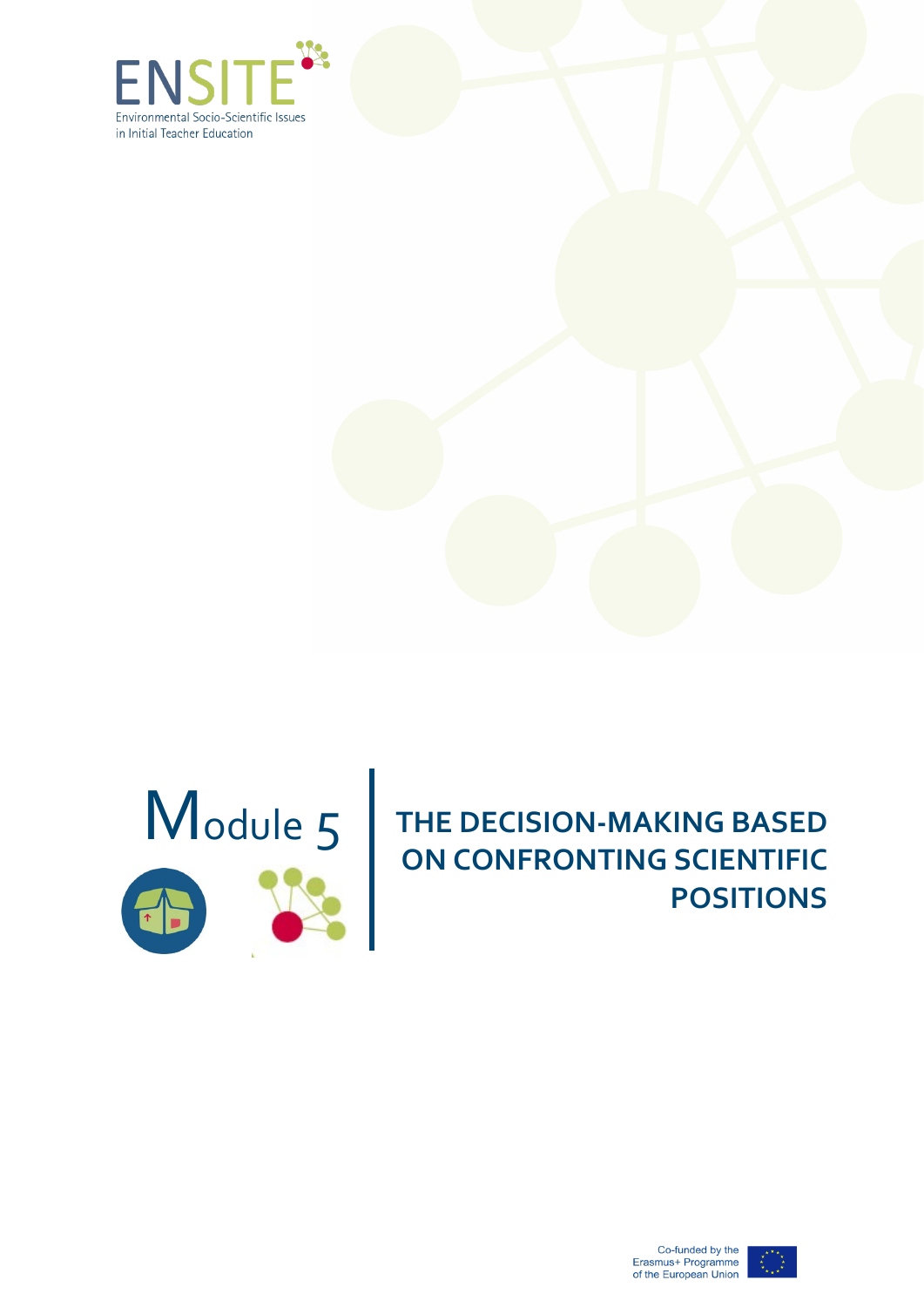



This outline is based on the work within the project Environmental Socio-Scientific Issues in Initial Teacher Education (ENSITE). Coordination: Prof. Dr. Katja Maaß, UNIVERSITY OF EDUCATION FREIBURG, Germany. Partners: UNIVERSITEIT UTRECHT, Netherlands; ETHNIKO KAI KAPODISTRIAKO PANEPISTIMIO ATHINON,Greece; UNIVERSITÄT KLAGENFURT, Austria; UNIVERZITA KARLOVA, Czech Republic; UNIVERSITA TA MALTA, Malta; HACETTEPE UNIVERSITY, Turkey; NORGES TEKNISK-NATURVITENSKAPELIGE UNIVERSITET NTNU, Norway; UNIVERSITY OF NICOSIA, Cyprus; INSTITUTE OF MATHEMATICS AND INFORMATICS AT THE BULGARIAN ACADEMY OF SCIENCE, Bulgaria; UNIVERZITA KONSTANTINA FILOZOFA V NITRE, Slovakia.

The project Environmental Socio-Scientific Issues in Initial Teacher Education (ENSITE) has received co funding by the Erasmus+ programme of the European Union (grant no. 2019-1-DE01-KA203-005046). Neither the European Union/European Commission nor the project's national funding agency DAAD are responsible for the content or liable for any losses or damage resulting of the use of these resources.

© ENSITE project (grant no. 2019-1-DE01-KA203-005046) 2019-2022, lead contributions by International Centre for STEM Education (ICSE) at the University of Education Freiburg, Germany. CC BY-NC-SA 4.0 license granted.







Pädagogische Hochschule Freiburg Université des Sciences de l'Education · University of Education

Co-funded by the Erasmus+ Programme of the European Union



1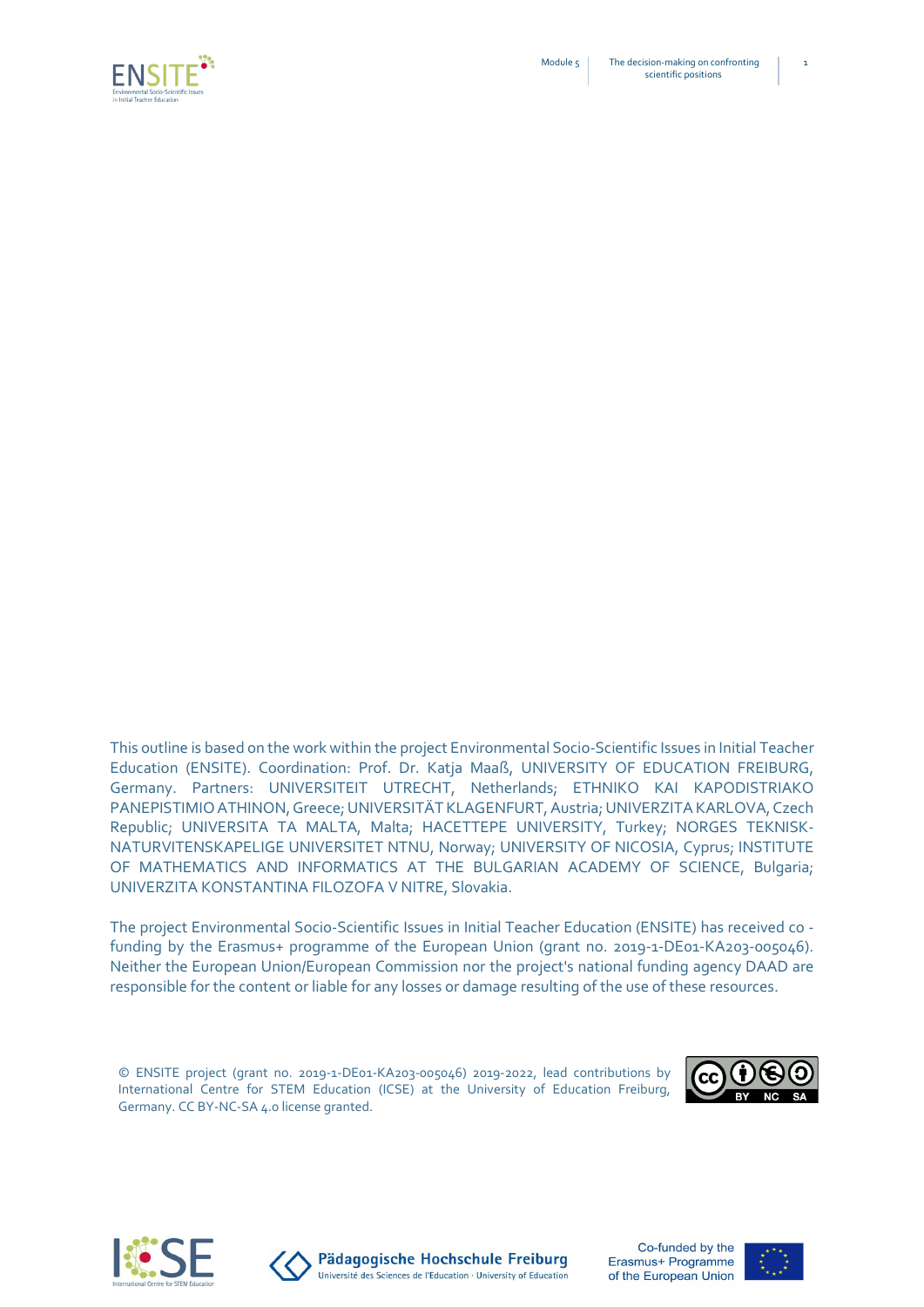



# **General overview and aim**

In this module future science teachers in initial teacher education are introduced to develop competences in **decision-making** based on confronting scientific positions on example of food provision for the world. The decision making is experienced as weighing up different perspectives - scientifically based ones as well as personal ones. The module provides clues to reflect on this process in planning, realization and evaluation of instruction.

The intention is to present conditions and influences for decision making in food world and to provide orientation on food market, on aspects like food sources, food production, food distribution and food consumption. Whilst the focus in this module is on learning, we will also give insights into including these aspects into science teaching at school.

The module will introduce future teachers into decision making in environmental issues. They will learn how to deal with topics connected with food world, it will address future teachers values and attitudes as regards their dealing with them as active citizens and as regards including them in teaching. It will also include concrete ideas on how to include these issues in science and maths teaching and learning.

The module contents concrete examples were chosen to give students experience in dealing with environmental socio-scientific issues concerned different consequences of food market from science point of view together with society point of view.

competences in dealing with environmental SSI themselves and in teaching for acquiring teaching skills to support their students in developing these competences. Development and using of the module O5 are in close cooperation with module O6 as the social, political, or ethical dimensions on SSI influence the decision-making process.



### **Relevant topics**

In the module are developed and offered activities for initial teachers education intended to equip prospective teachers with the knowledge, skills, values and resources necessary to make decision in relation to science and to include decision-making in their future science teaching. Students – future science teachers – have possibilities to learn what socio-scientific issues are and how to deal with them on examples of food world. Future teachers of mathematics and science could prepare their lessons using examples of methods, forms and contents proposed in this module. In this way they will get a first insight in how to include socio-scientific issues in their lesson's scenarios. They can work on examples and modify them by own creativity and experience.

The module will be oriented to the following exemplary challenges in connection to mathematics and science education:

• Working with information sources and assessing information

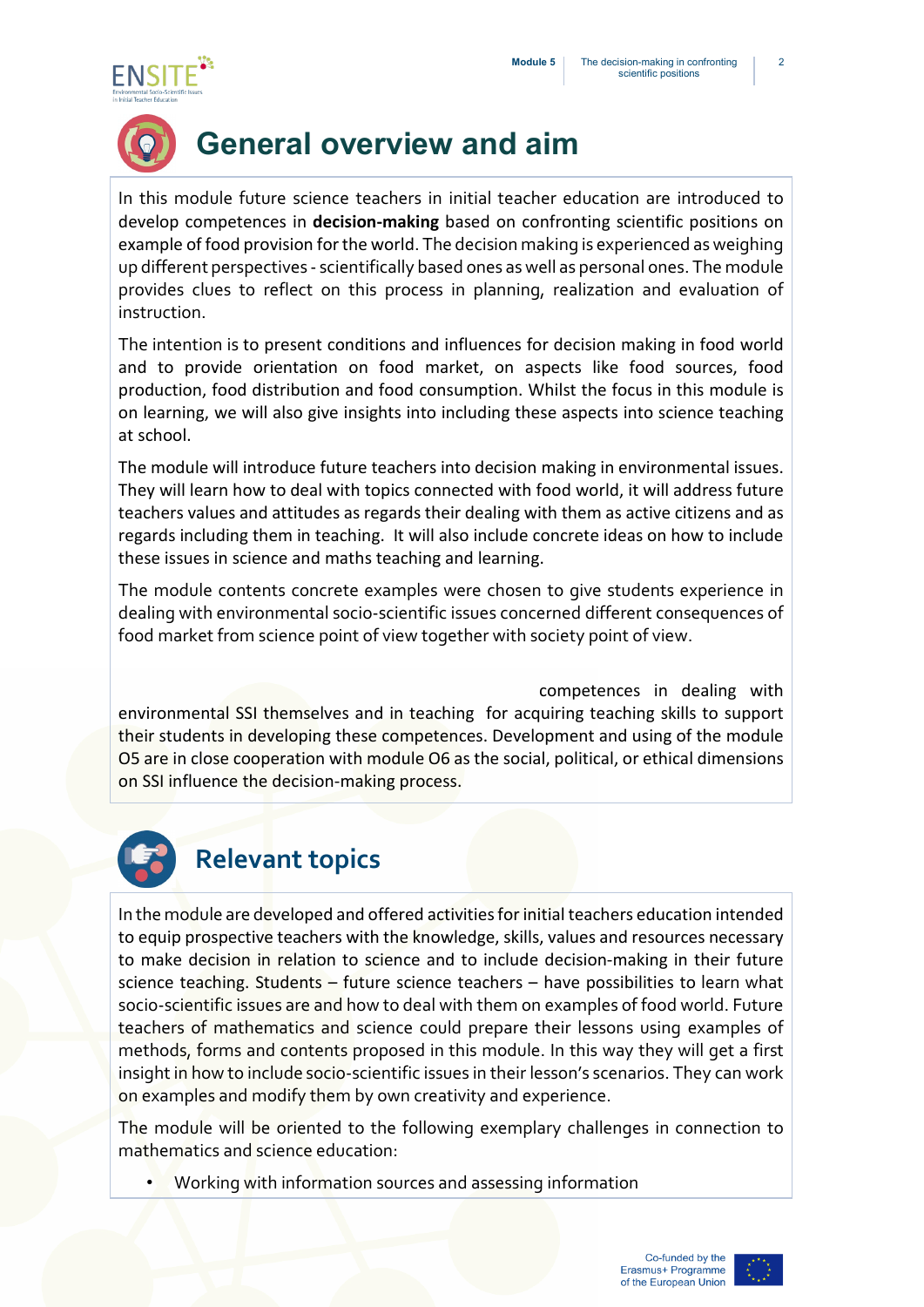

- Brainstorming and brain writing activities
- Story telling as support of communication
- Role playing as support of communication
- Practical (incl. experimental) activities as evidence based (science) communication which one enables a good connection of the teaching content to the students' living world.



# **Learning Outcomes**

Students will acquire

- Different strategies for decision-making
- Understanding of decision-making process, i.e. steps needed to be carried out, evaluation of conditions, results, and consequences
- Examples of decision-making strategies connected with food-world
- Reflection on specific characteristics of decision-making strategies and their relation to mathematics and science education
- Beliefs on decision-making in relation to food market and their influence on human being
- Examples of own decision-making cases from everyday life connected with food consumption
- Skills to compare different ways of dealing with decision making. i.e. acting in the sense of active and critical citizenship versus ignoring evidence and following "leaders" on examples from food-world
- Reasons for including decision-making in science education
- Experience in decision making in classroom teaching: an example with food topic for use on secondary level
- Reflections on what students learn when dealing with such a task
- Readiness to include decision-making in day-to-day teaching
- First introduction into pedagogical concepts for dealing with topic decision making
- And specific formative learning outcomes formulated at concrete activities.



## **Flowchart and Module plan**

This module involves three sections, structured into different activities. It includes 360 minutes of sessions and 90 minutes of homework. It includes lecture parts, group discussions, student presentations and lab work. The structure is as follows:

Introduction into the topic ("warm-up): 90 min

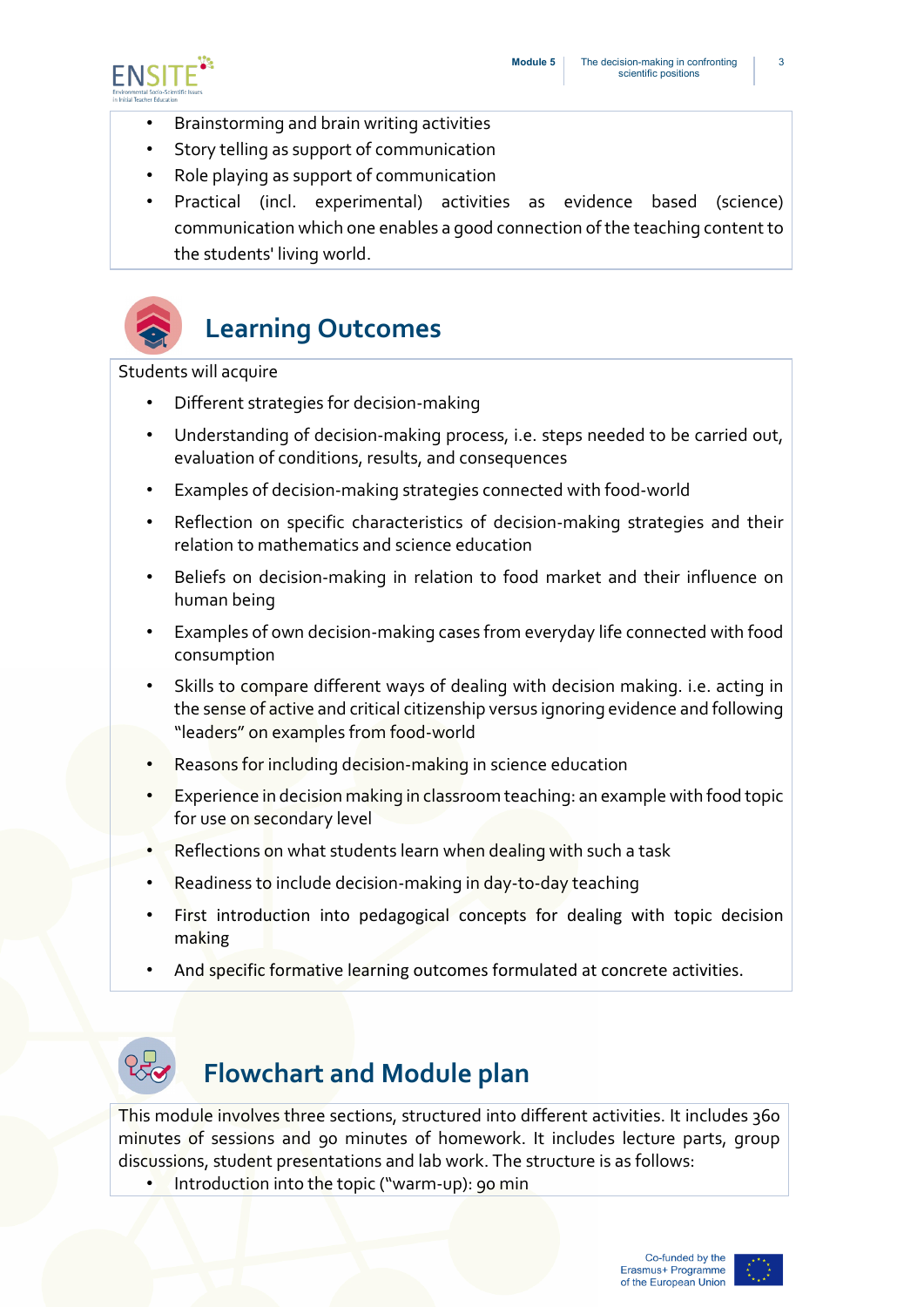

#### Immersion tasks ("multi-context"): 90 min + 90 min Homework

• Application tasks ("everyday decisions): 180 min





This is a "warm up" activity. The intention is to introduce some facts about a decision making in everyday life concerned ecological problems. In this case is food used as an example and to explore students' previous knowledge, beliefs, experiences, and attitudes related to this topic.

Teacher educator introduces the topic in connection with the "food world". He /she can offer a different examples of food in the classroom (bio-vegetables and traditional vegetables, food without and with preservatives, food from different origins etc.) or the activity can be situated to place with food like meeting in the food-market, in the garden, in the food-company, in the food waste collection yard etc. (as demonstration of everyday self-evident thing for us). At the start he/she initiates a short discussion through the questions:

*What is the impact/effect of food production on our life/life of people? or*

*Can food production change our life? or* 

#### *What we can contribute to food sustainability?*

And then present the interactive activity. The activity consists on work in pairs preparing title and short commentary to elected picture about food (bio-banana, food-waste, palm oil production, molecular food, big agricultural production, farm products, malnutrition, obesity, food transport, allergy and food, adventure food, overproduction of the food etc.). After work in the pairs students present own results and discuss them with others.

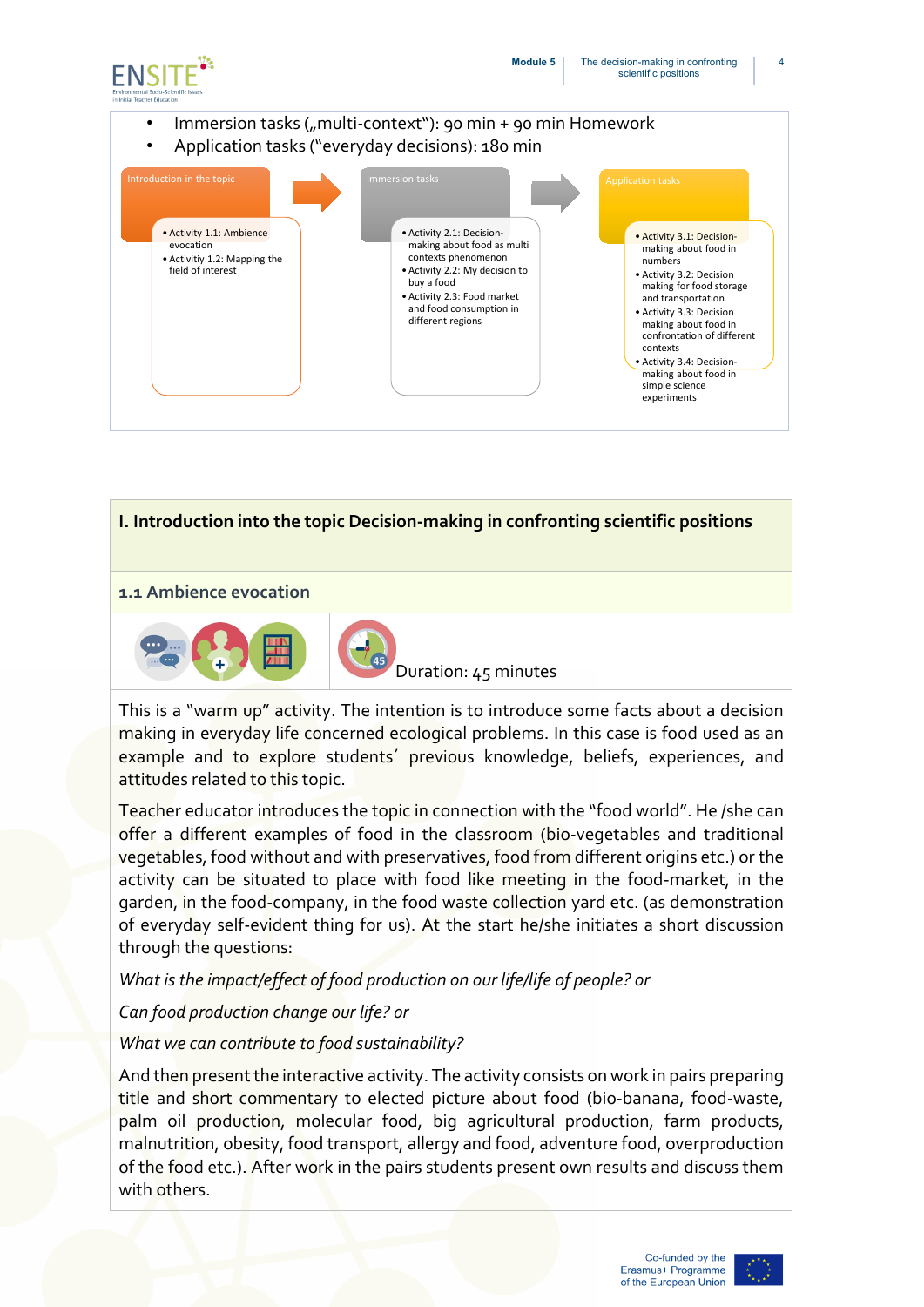

This session contributes to the achievement of the following learning outcomes:

- Master strategies to create a safe classroom atmosphere supporting communication and argumentation.
- To recognize one of the current ecological topic in different natural, social and cultural contexts.

#### **I. Introduction into the topic Decision-making in confronting scientific positions**

#### **1.2 Mapping the field of interest**



Duration: 45 minutes

This activity serves to mapping of elected global environmental problem – decision making related to food world – in detailed different contexts. At the beginning is brainstorming recommended (with right setting – time, prohibited words, technical realization etc. – see literature about brainstorming realization). Central term for brainstorming can be "FOOD" or "FOOD CHOICE" or something with relation to food as self. Next step is clustering, it means classification of groups of produced words. Students propose groups such as science, economics, politics, culture… Last step is creation of concepts maps in each group of words and next to create common concept map about phenomena FOOD in DECISION MAKING connected with discussions about different experiences mainly with everyday contexts.

Notices for alternatives: Topic of brainstorming can be more sophisticate, it means e.g. producing only adjectives for food (bio, vegan, vegetarian, healthy, addictive, harmful, fat, natural, artificial etc.) or producing names or words containing the different word connected with food (names of cities, geographical terms, foods and their examples in different languages etc.).

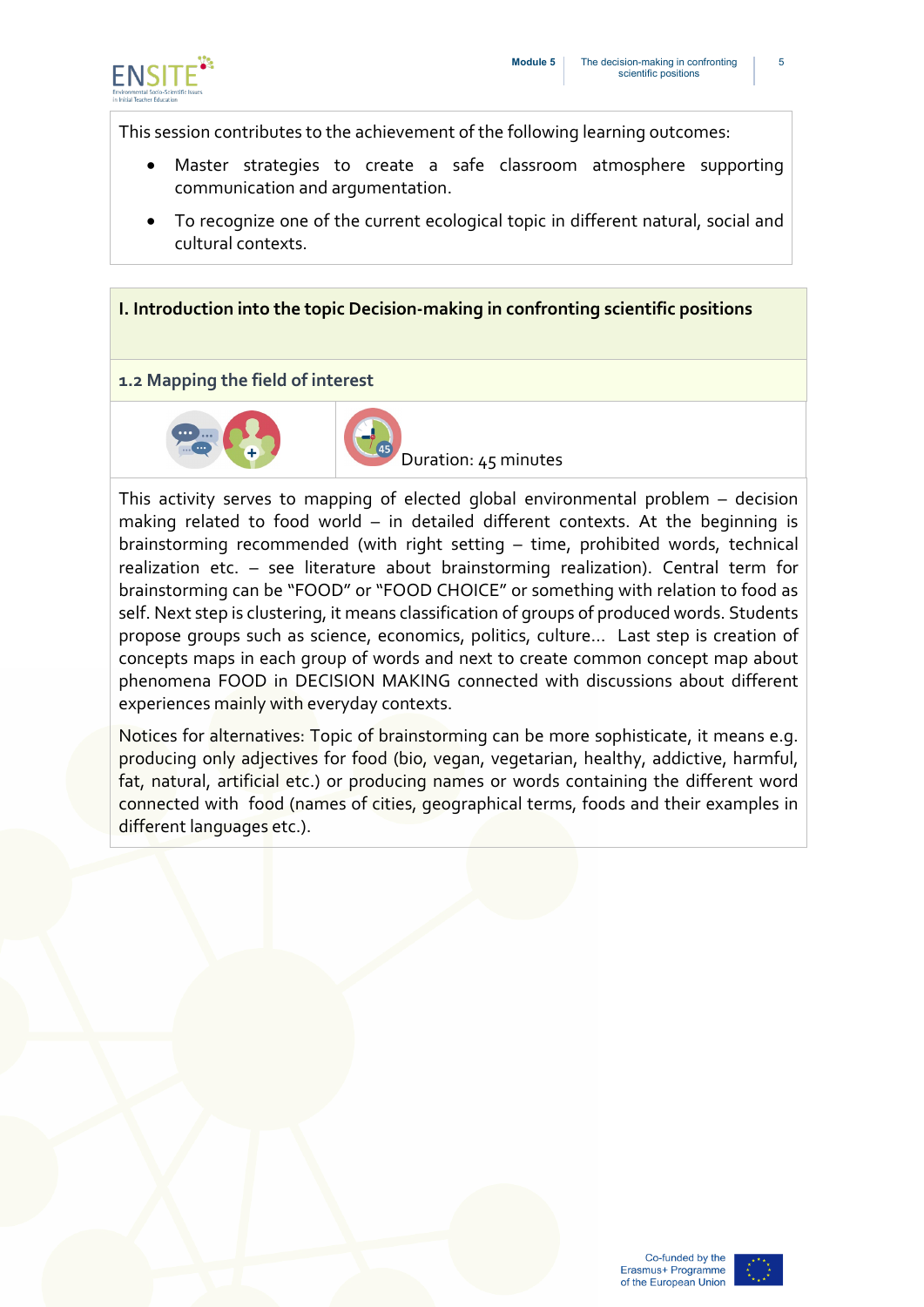

This session contributes to the achievement of the following learning outcomes:

- To recognize one of the current ecological topics in different natural, social, and cultural contexts.
- Get familiar with teaching methods which have potential to connect ecological topics to STEM learning.

#### **II. Immersion into the topic Decision-making in confronting scientific positions**

**2.1. Decision-making about food as multi contexts phenomenon**

![](_page_6_Picture_6.jpeg)

Duration: 30 minutes

In this session the teacher educator evokes atmosphere about food choice as borderless phenomena of decision-making. Then teacher students, working first individually, next in pairs and finally in groups. Results from groups are presented and discussed and summarized in a plenary session. It is application of "snow-ball" method. At the beginning all watch interesting short movie (video shots, no longer as 5 minutes) about food or food choice. It can be use something from YouTube or from different Web sources e.g. "Factors

![](_page_6_Picture_10.jpeg)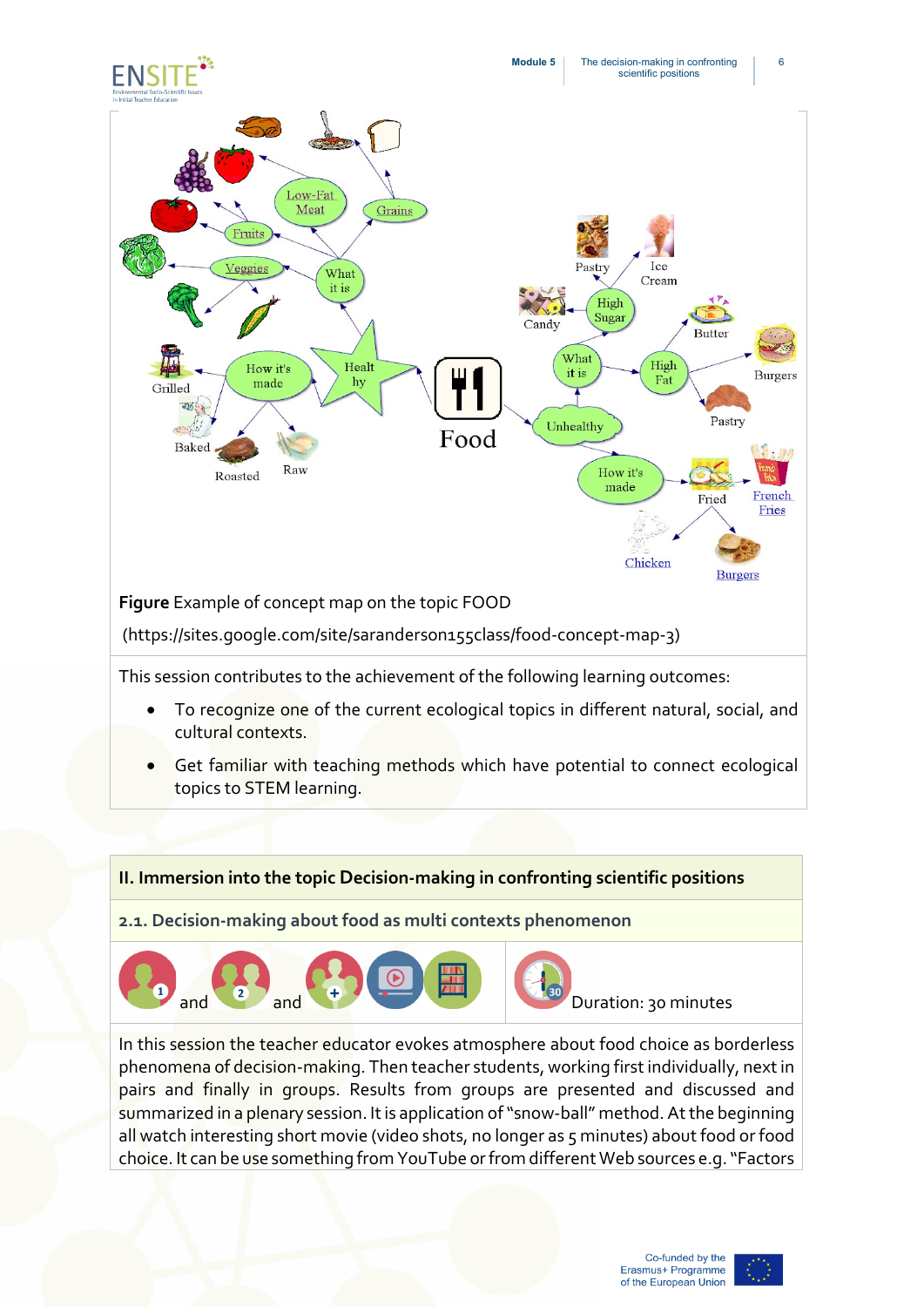![](_page_7_Picture_1.jpeg)

affecting food choice" at the link <https://www.youtube.com/watch?v=D6eor1wkNFY> or "Food Choices" at the link [https://www.youtube.com/watch?v=XVzXcBoufyU.](https://www.youtube.com/watch?v=XVzXcBoufyU)

After the video pre**se**ntation each student receives card (it can be especially "food" designed by color, border etc.) and elects one of the eight contexts related to approach to food choice: Sensory assessment, Content assessment, Tradition in use, Advertising influence, Following the leaders, Packaging and Branding, Costs limits, Own beliefs about (it can be elected less like eight or to add next). Next each student writes (with using different sources) one page about the characteristics of food choice in elected context. Next students create pairs and received next cards for task to work together in max. 3 elected contexts. It can be 1 or 2 from previous individual work and 1 or 2 new. The last round starts after collection of all cards ordered by context. Students create eight groups (less or more by applied contexts) and each one draws one context and elaborates one compromise final version of context characteristics. Each group uses related cards from previous individual and pairs work. The activity is finished by presentation of each group and common discussions.

This session contributes to the achievement of the following learning outcomes:

- Acquire skills to build a classroom atmosphere of communication and respect.
- Get familiar with teaching methods which have potential to connect everyday related topics to learning.

#### **II. Immersion into the topic Decision-making in confronting scientific positions**

**2.2. My decision to buy a food**

![](_page_7_Picture_9.jpeg)

In this session students deal with identification of buyer behavior. They recognize different theories about buyer behavior and search data for confirmation of them among the society (classroom, school, community). At the beginning students analyze four different strategies of buyer behavior:

- Generic Theory of Buying Behavior (the buyer will initiate research on products and pricing…),
- Cultural Theory of Buying Behavior (set of values and beliefs learned in the context of a community…),
- Environmental Theory of Buying Behavior (behavior based upon the situation…),
- Internal Theory of Buying Behavior (decision by kind of personality...).

For the homework students prepare questionnaire or semi-structured interview based on formulated research questions. They analyze sources for this kind of survey and sources about buyer behavior theories to prepare appropriate items (questions) for questionnaire or interview. Next they elect the research sample and gain the data

![](_page_7_Picture_17.jpeg)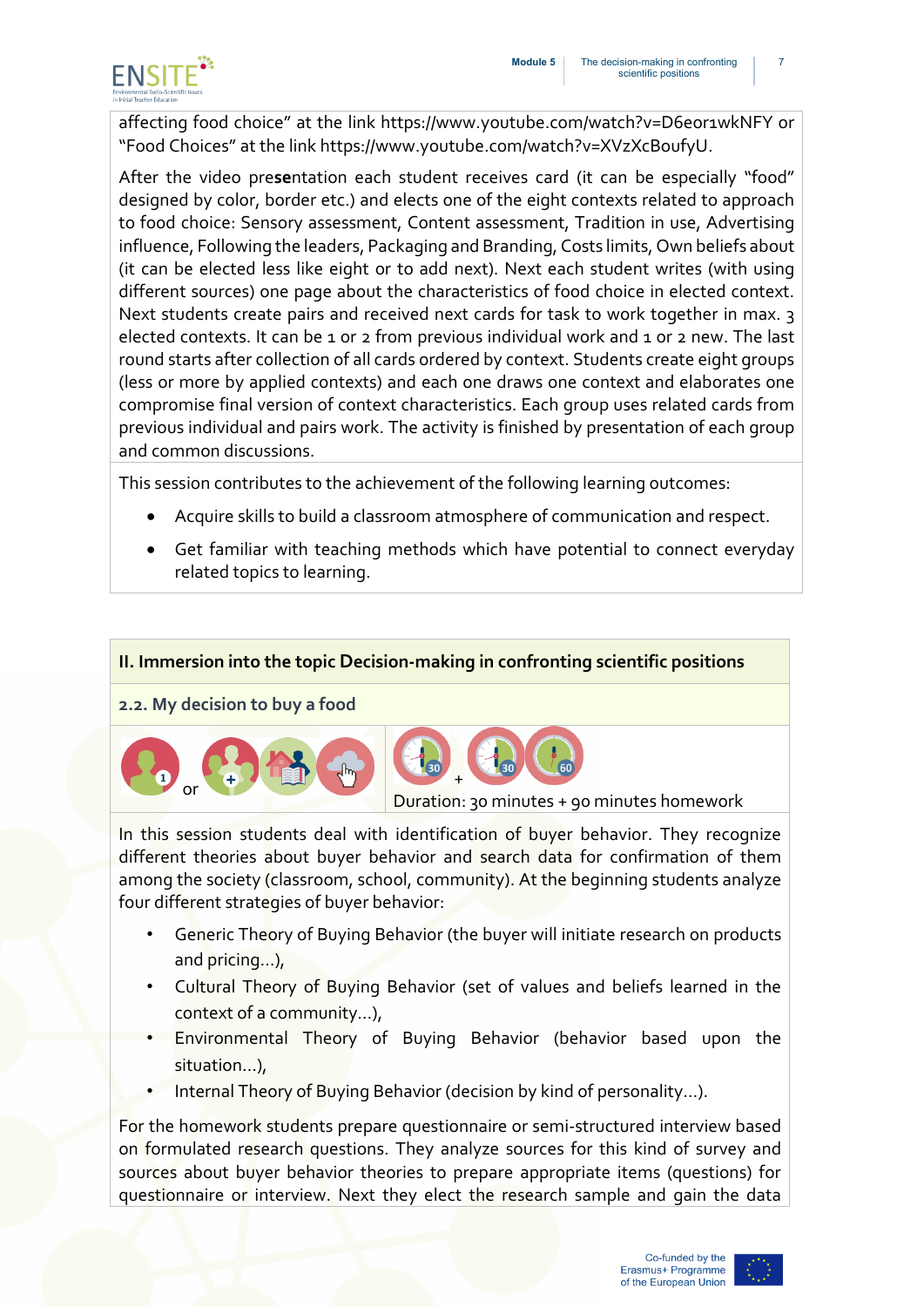![](_page_8_Picture_1.jpeg)

(quantitative or qualitative) and elaborate them. At the end they publish data in form of poster, public presentation, article for school or other journal etc.

#### **A few links for inspiration:**

<https://www.youtube.com/watch?v=5oyjXg4qWyA> <https://www.wur.nl/en/article/Understanding-consumers-food-choice.htm> <https://www.bbc.co.uk/bitesize/guides/z7fw7p3/revision/1> [https://www.youtube.com/watch?v=pMLrVP\\_E-jA](https://www.youtube.com/watch?v=pMLrVP_E-jA)

This session contributes to the achievement of the following learning outcomes:

- To support of creative thinking without prejudice to different approaches to decision-making.
- Learn how to make survey and elaborate obtained data for confirmation of the estimating answers to formulated research question (hypothesis).

#### **II. Immersion into the topic Decision-making in confronting scientific positions**

**2.3. Food market and food consumption in different regions**

![](_page_8_Picture_10.jpeg)

Duration: 30 minutes

In this activity students search and analyze differences in food market and food consumption in different countries (regions, cultural customs, religions…) and ages. They identify natural (science elements) and social (cultural elements) and ecological (global and local elements) contexts of the food market and food consumption. The activity is not based only on data searching and their interpretation, but it can be use different approaches. It is possible to prepare productions or dramatization by prepared scenarios with different cultural contents. Or they can prepare collections for exhibition of products (with appropriate case study) organized in school day (project day) etc. Students analyze information sources or own experiences or ask parents, grandparents etc. Finally they can prepare own competitions by voting of classroom or school... It is possible to use multicultural context by possibilities in the classroom or school or in online form based on interregional or international cooperation.

A few links for inspiration:

<https://www.un.org/en/sections/issues-depth/food/index.html> [https://ec.europa.eu/info/sites/info/files/food-farming](https://ec.europa.eu/info/sites/info/files/food-farming-fisheries/farming/documents/market-brief-food-challenges-sep2019_en.pdf)[fisheries/farming/documents/market-brief-food-challenges-sep2019\\_en.pdf](https://ec.europa.eu/info/sites/info/files/food-farming-fisheries/farming/documents/market-brief-food-challenges-sep2019_en.pdf) <https://www.nationalgeographic.com/what-the-world-eats/> <https://www.youtube.com/watch?v=fp87QsWzJn4> <https://www.youtube.com/watch?v=cJK44cOOH30> [https://www.encyclopedia.com/religion/dictionaries-thesauruses-pictures-and-press](https://www.encyclopedia.com/religion/dictionaries-thesauruses-pictures-and-press-releases/food-and-religion)[releases/food-and-religion](https://www.encyclopedia.com/religion/dictionaries-thesauruses-pictures-and-press-releases/food-and-religion)

![](_page_8_Picture_16.jpeg)

8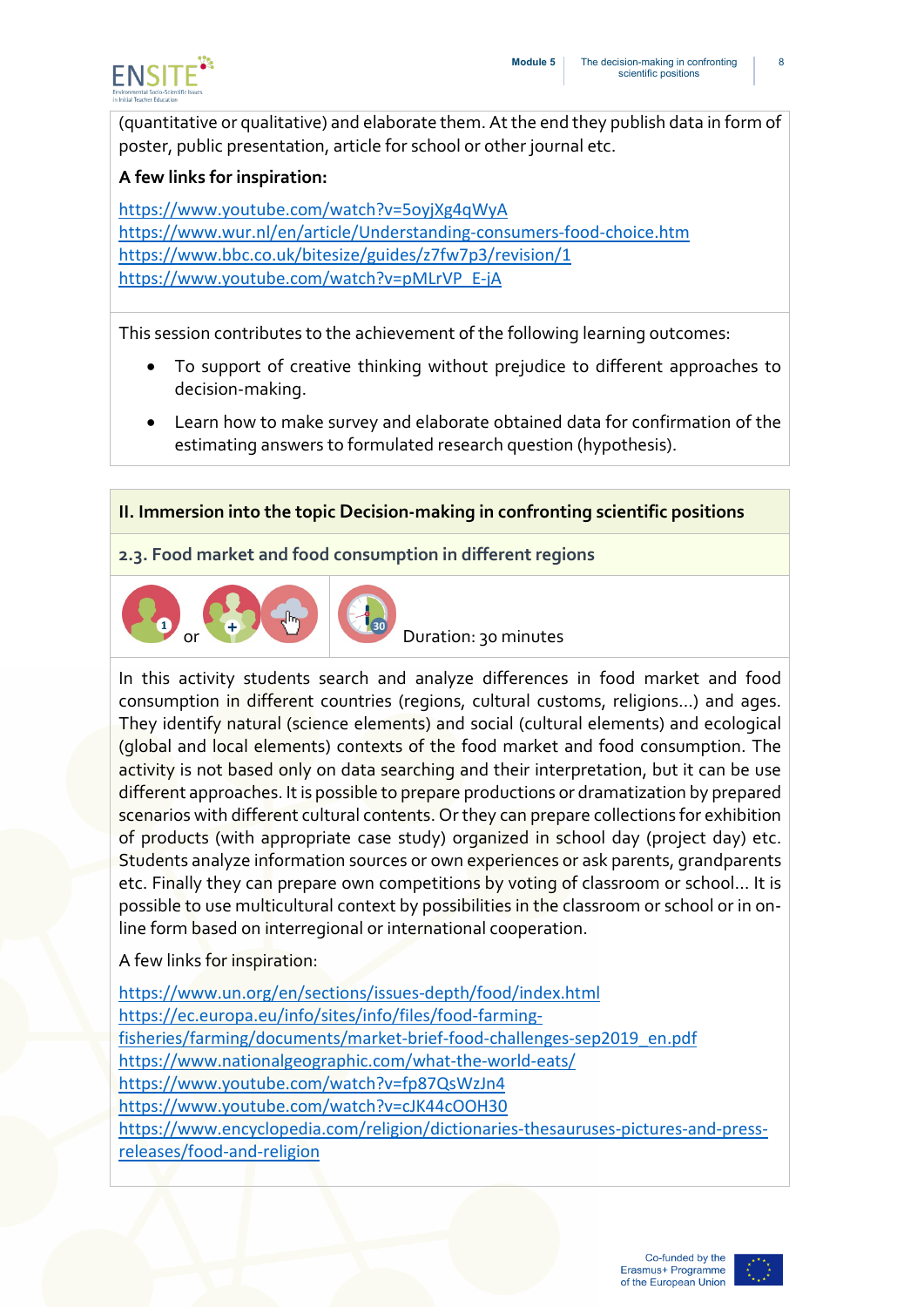![](_page_9_Picture_1.jpeg)

This session contributes to the achievement of the following learning outcomes:

- To connect food decision making to local and global consequences with connections to global ecological problems.
- Acquire skills to build a classroom atmosphere of communication and respect.

#### **III. Applications into the topic Decision-making in confronting scientific positions**

**3.1. Decision-making about food in numbers**

![](_page_9_Picture_7.jpeg)

Duration: 30 minutes

Main topic of the activity is searching, analyzing and interpreting of data concerned food and food management important for decision-making in this area. Data will be sourced from the internet, from relevant links based of relevant authors and guarantee institutions. Main direction can be follow:

- Food consumption in different part of the world (e.g. per country, per capita, per age group; consumption in household, numbers of production, numbers of waste etc.)
- Calculation of different footprints connected with different products and activities (connected with comparison food needs in different part of the world)
- Calculation of food consumption in different areas and what we can do with these calculations (calculations connected with food production, transport, consumption and waste)

Links for inspiration:

**Global food supply and demand. Consumer trends and trade challenges:**

[https://ec.europa.eu/info/sites/info/files/food-farming](https://ec.europa.eu/info/sites/info/files/food-farming-fisheries/farming/documents/market-brief-food-challenges-sep2019_en.pdf)[fisheries/farming/documents/market-brief-food-challenges-sep2019\\_en.pdf](https://ec.europa.eu/info/sites/info/files/food-farming-fisheries/farming/documents/market-brief-food-challenges-sep2019_en.pdf)

#### **What the World eats? Daily Diet. Meet consumption:**

<https://www.nationalgeographic.com/what-the-world-eats/>

Work in pairs or in groups with access to Internet sources and discussion of the findings. Important it is comparison of price (not only in economic sense) of the food in different regions.

This session contributes to the achievement of the following learning outcomes:

- To formulate the critical approach to data analyzing and interpretation.
- To create ability to search relevant data from open access media.

![](_page_9_Picture_23.jpeg)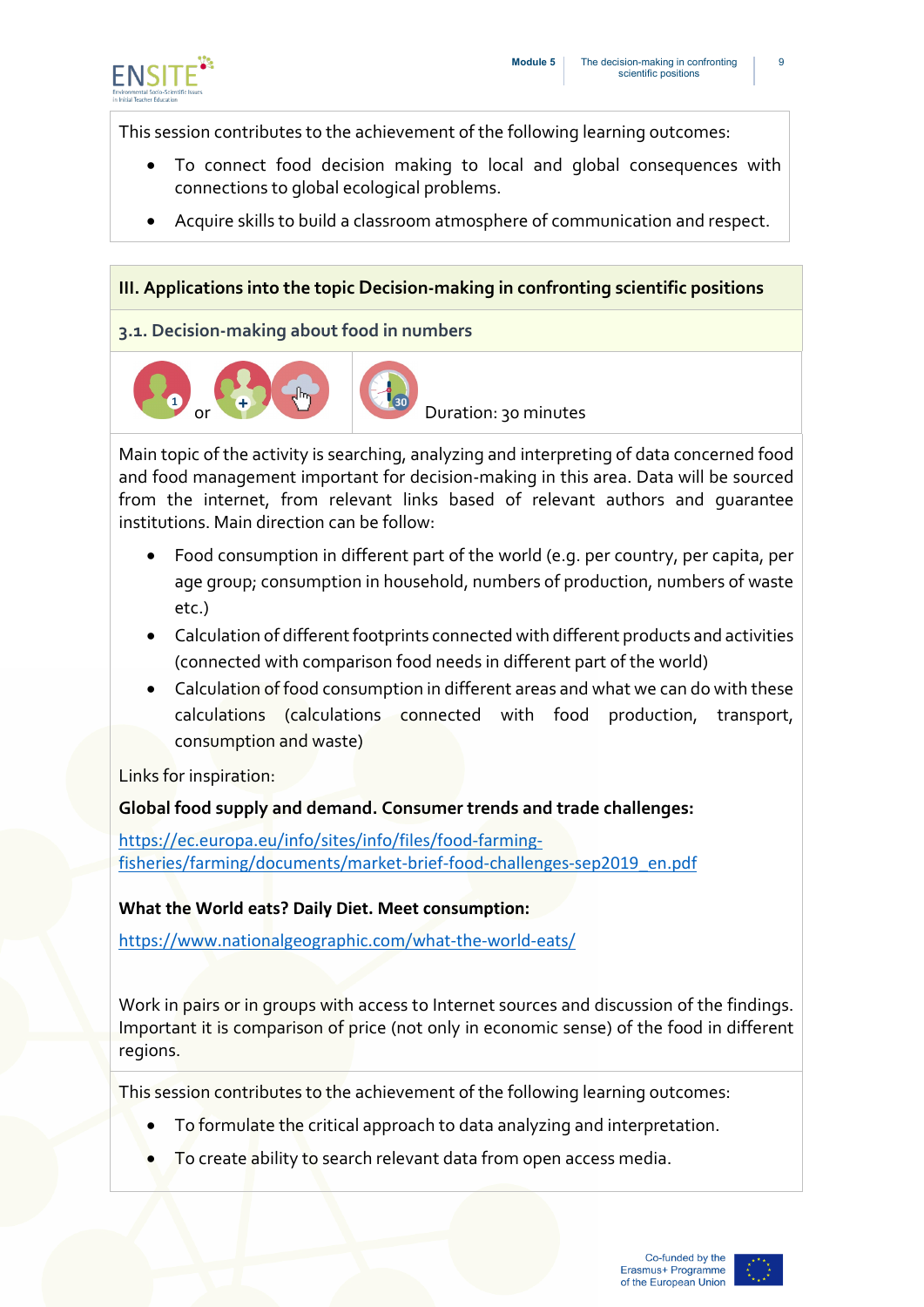![](_page_10_Picture_0.jpeg)

#### **III. Applications into the topic Decision-making in confronting scientific positions**

#### **3.2. Decision making for food storage and transportation**

![](_page_10_Picture_4.jpeg)

Duration: 30 minutes

Students deal with aspects of storage (expiration, durability etc.) and transportation (distances, needs, "hidden business", etc.).

The task for discussion is to look on the sources about food storage and transportation. Discussed can be historical aspects as well as proposal for simple model experiments. Students work individually or in group to prepare "mind map" or "flowchart" or "lab manual for model experiment" and own product show and discuss in classroom or in wider forum.

This session contributes to the achievement of the following learning outcomes:

- To formulate the critical approach to data analyzing and interpretation.
- To approach from complex point of view to problem solving as base for decision making.

#### **III. Applications into the topic Decision-making in confronting scientific positions**

#### **3.3. Decision making about food in confrontation of different contexts**

![](_page_10_Picture_13.jpeg)

Duration: 30 minutes

The activity is oriented to problems with food world and it is close connected with all activities in the part III. Key words are preparation and consumption of food in history and in current situation and also in prognosis for the future in view of different cultures. As motivation can be video "The Hidden Costs of Hamburgers" at the link: <https://youtu.be/ut3URdEzlKQ>

Next will follow discussion about science context (contents, mechanical, physical, chemical and biological properties) and social context (culture, history and nowadays and future, fair trade, solidarity etc.).

What we can do for saving environment in different regions? Are there any next influences like only science principles or only social principles?

This session contributes to the achievement of the following learning outcomes:

- To approach from complex point of view to problem solving.
- To recognize one of the current ecological topic in different natural, social and cultural contexts.

![](_page_10_Picture_23.jpeg)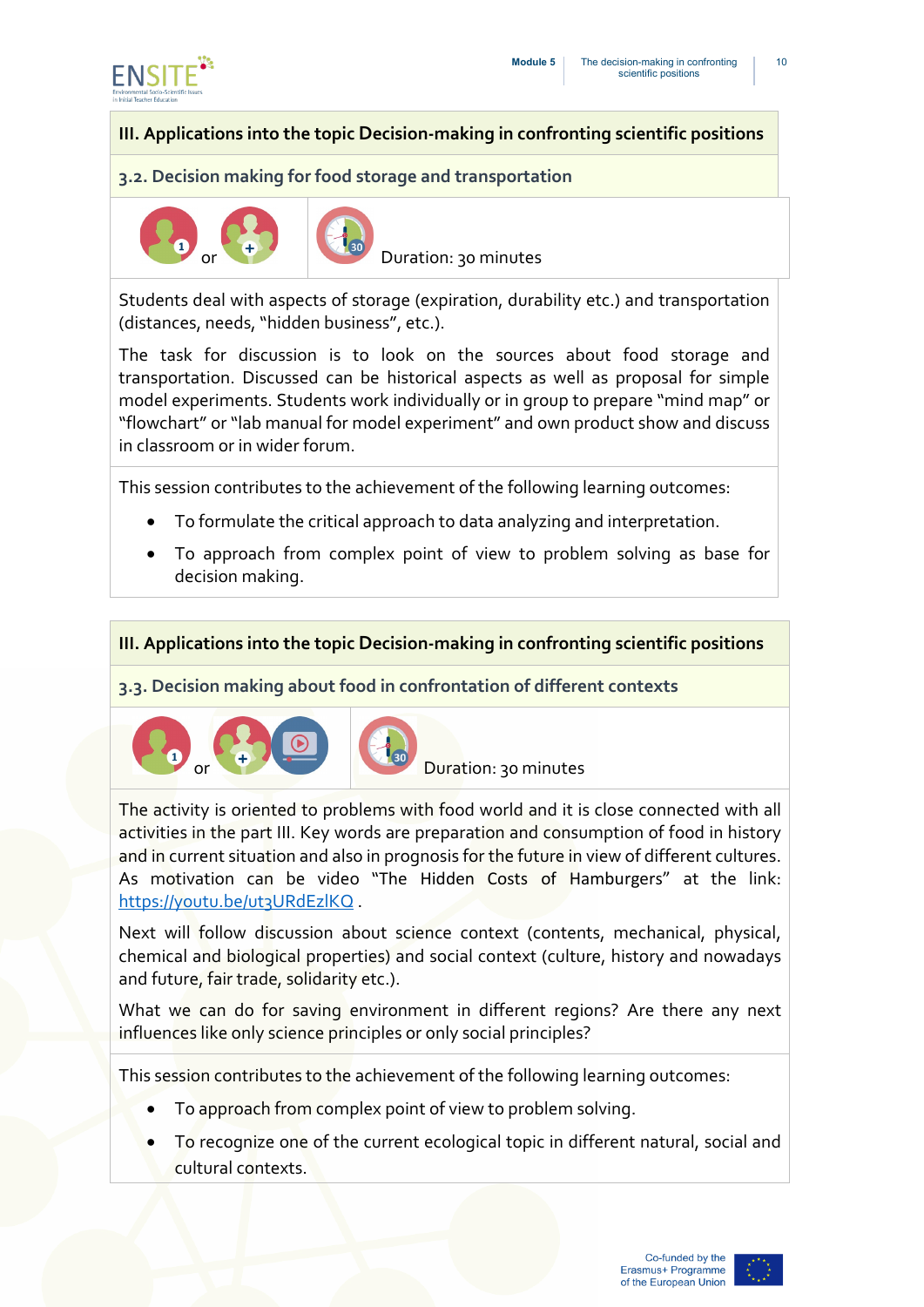![](_page_11_Picture_0.jpeg)

#### **III. Applications into the topic Decision-making in confronting scientific positions**

#### **3.4. Decision-making about food in simple science experiments**

![](_page_11_Picture_4.jpeg)

![](_page_11_Picture_5.jpeg)

Duration: 90 minutes

This activity is a complex of simple experiments oriented to recognize food from microscopic and macroscopic levels. Simple experiments show principles valid in all the world but their realization and setting can be different depending on traditions, possibilities and different next local conditions. Proposals of experiments groups:

- Food as multi component objects (chemical content, physical properties, biological activity, paradoxes, coherency etc.)
- Food cleaning (filtration, crystallization, distillation, etc.)
- Food conservation (chemicals, procedures, etc.)
- Food as power of life (energy consumption, energy production, energy conservation etc.)

![](_page_11_Picture_12.jpeg)

Figure. Example of experiment with sugar content in Coke (https://twitter.com/curiositydotcom/status/840472372570423297/photo/1)

This session contributes to the achievement of the following learning outcomes:

- To use science literacy for understanding of food and use it for appropriate decisionmaking.
- To support of creative thinking connected with hands-on activities.

![](_page_11_Picture_18.jpeg)

11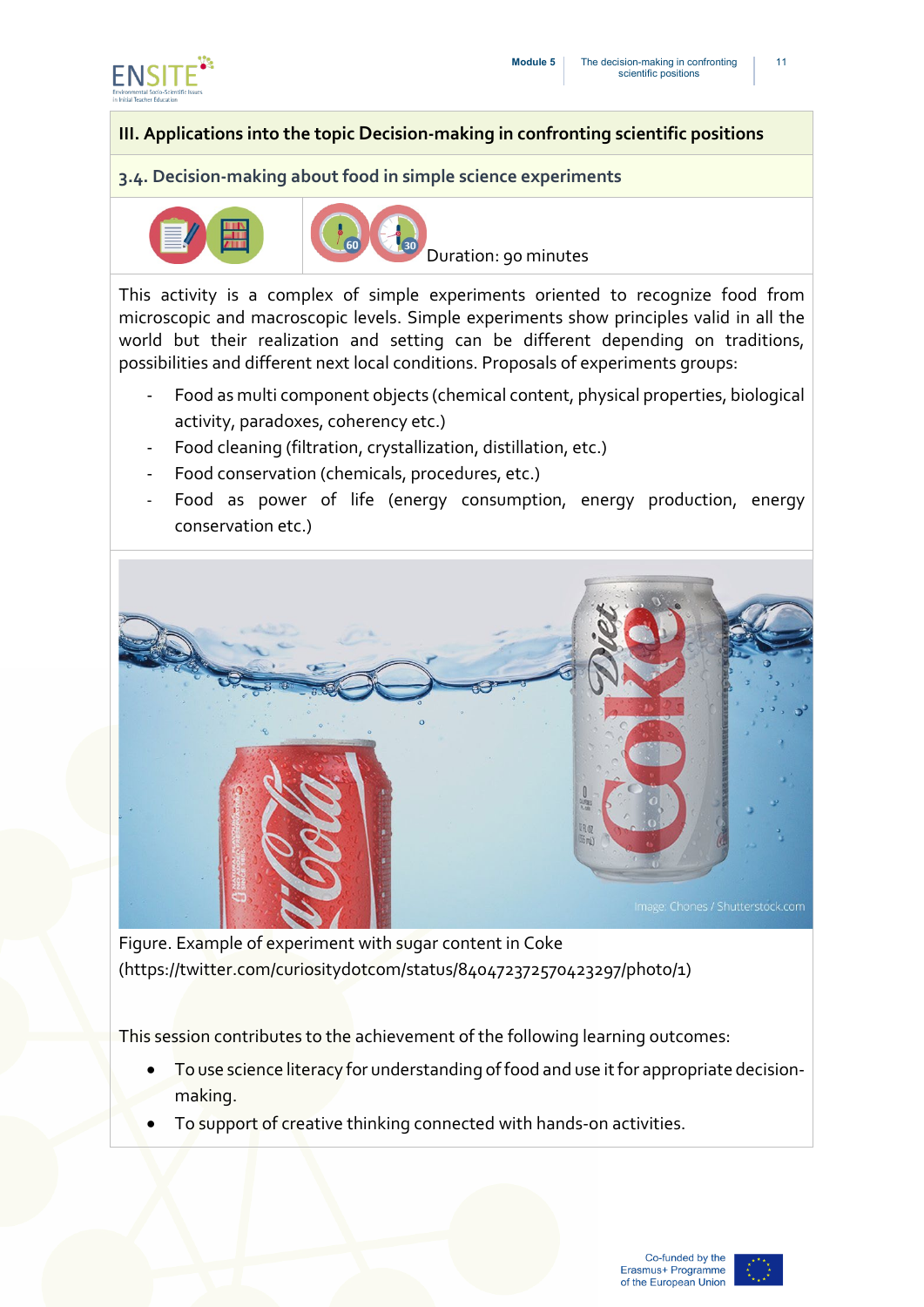![](_page_12_Picture_1.jpeg)

![](_page_12_Figure_2.jpeg)

![](_page_12_Picture_3.jpeg)

# **Granularity**

- Select fewer examples in part III from each activity
- Connect by your possibilities selected activities in part III
- In activity 1.2 you can use different types of brainstorming by level of teaching practice
- For activity 3.4 including experimental activities is necessary preparation of lab equipment and chemicals

![](_page_12_Picture_9.jpeg)

### **References**

ABS Packaging. (2019) How You Can Fix the Biggest Problems In Food Marketing. [online], Accessible on: [https://www.standuppouches.net/blog/how-you-can-fix](https://www.standuppouches.net/blog/how-you-can-fix-the-biggest-problems-in-food-marketing)[the-biggest-problems-in-food-marketing](https://www.standuppouches.net/blog/how-you-can-fix-the-biggest-problems-in-food-marketing) (cit. 2019-02-16) Grosser, A. E. (1984). [Cooking With Chemistry. J.Chem.Ed. 6](https://apps.webofknowledge.com/CitedFullRecord.do?product=WOS&colName=WOS&SID=F6HP7JudMfmPz1EkXqx&search_mode=CitedFullRecord&isickref=WOS:A1984SN25400020)1/4, 362-363.

Hollar, K. A., Sorensen, P. M., Maini Rekdal, V. (2018). SteamEd: training educators in science and cooking. Abstr. Pap. Am. Chem. Soc. Vol. 256.

![](_page_12_Picture_14.jpeg)